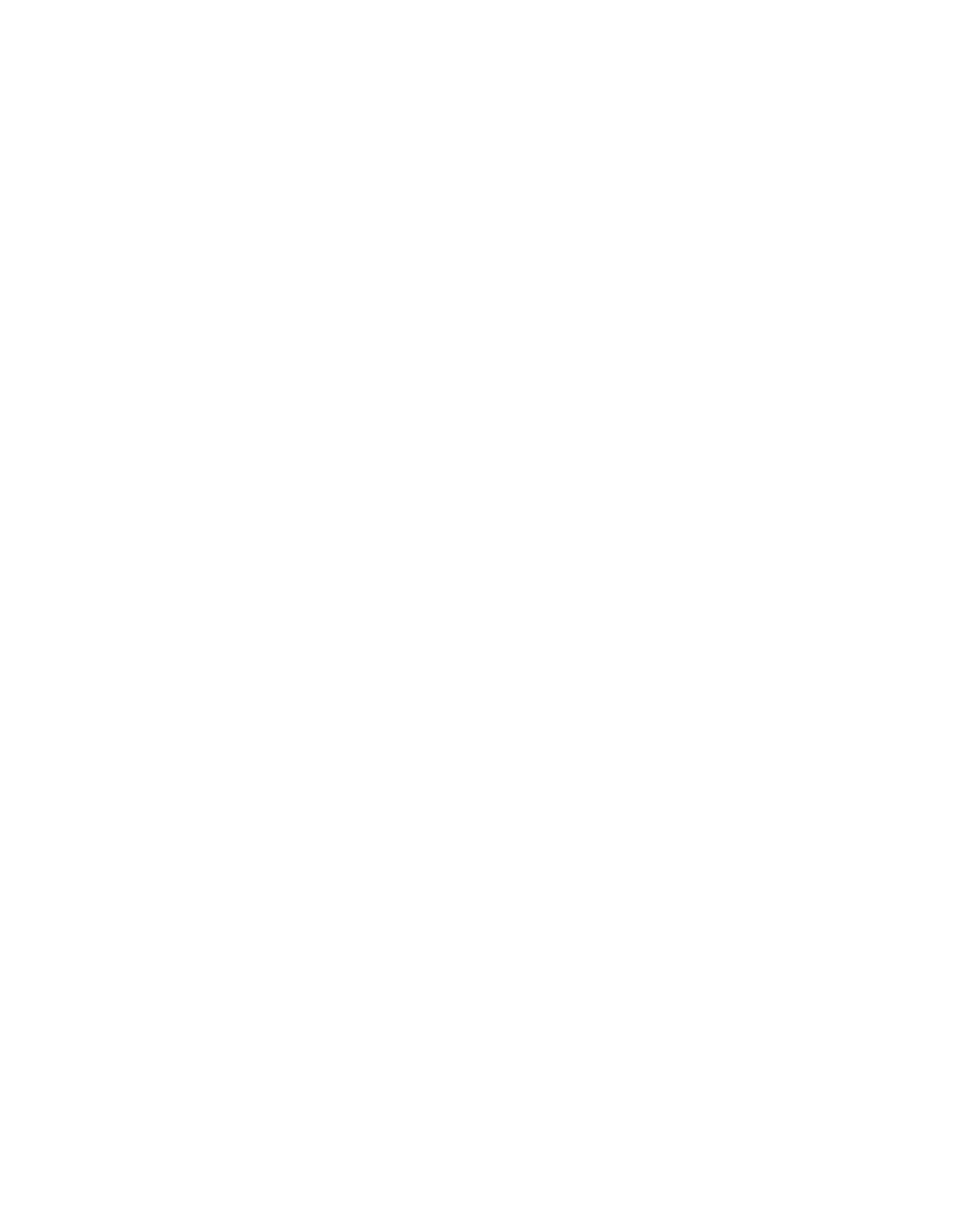

## **FEDERACION HIPICA DE CASTILLA Y LEON -CECYL**

**DOMIGO Dia 16 DE ENERO DE 2022 PRUEBA Nº 2 0,80m**

|               |                     |               | <b>Baremo:Dos Fases Especial</b> |         |   | 1 FASE             |          | 2 FASE                  |         |  |  |
|---------------|---------------------|---------------|----------------------------------|---------|---|--------------------|----------|-------------------------|---------|--|--|
| $P.N^{\circ}$ | <b>CABALLOS</b>     | <b>LAC</b>    | <b>JINETES</b>                   | Nº LDN  |   | <b>PUNTITIEMPO</b> |          | <b>PUNTPUNTOSTIEMPO</b> |         |  |  |
| 11            | <b>ZETA DE OLID</b> | CL7450        | <b>CARLOS ZARATE POSADAS</b>     | 82      | 4 | IET                | 0        |                         | 445.24  |  |  |
| 2             | <b>IINDIA</b>       | CL7468        | LORENA GOMEZ ESCUDERO            | CL2440  |   | 0 <sub>ET</sub>    | 0        |                         | 0 38.26 |  |  |
| 4             | <b>EVENSTAR</b>     | CL7467        | <b>CLAUDIA HERNANDEZ TASCON</b>  | CL19145 |   | 0E                 | 0        |                         | 032.40  |  |  |
| 5             | <b>ARES</b>         | CL4610        | LAURA MONEDERO                   | CL21383 |   | 0 <sub>ET</sub>    | 0        |                         | 041.58  |  |  |
| 6             | <b>INERO YC</b>     | CL7465        | <b>IVAN GUTIERREZ LOMAS</b>      | 3531    |   | 0E                 | 0        |                         | 0 41.08 |  |  |
| 7             | <b>IPERSANE</b>     | CL7464        | CRISTINA PEÑA CORRAL             | CL23662 |   | 0 <sub>ET</sub>    | 0        |                         | 035.26  |  |  |
| 8             | YPIOCA DE OLID      | <b>CL7474</b> | <b>CARLOS ZARATE POSADAS</b>     | 82      |   | 0 <sub>ET</sub>    | 41       |                         | 439.52  |  |  |
| 9             | <b>I</b> FUCUS      | CL6102        | SOFIA DUQUE REDONDO              | CL22369 |   | 0E                 | $\Omega$ |                         | 039.49  |  |  |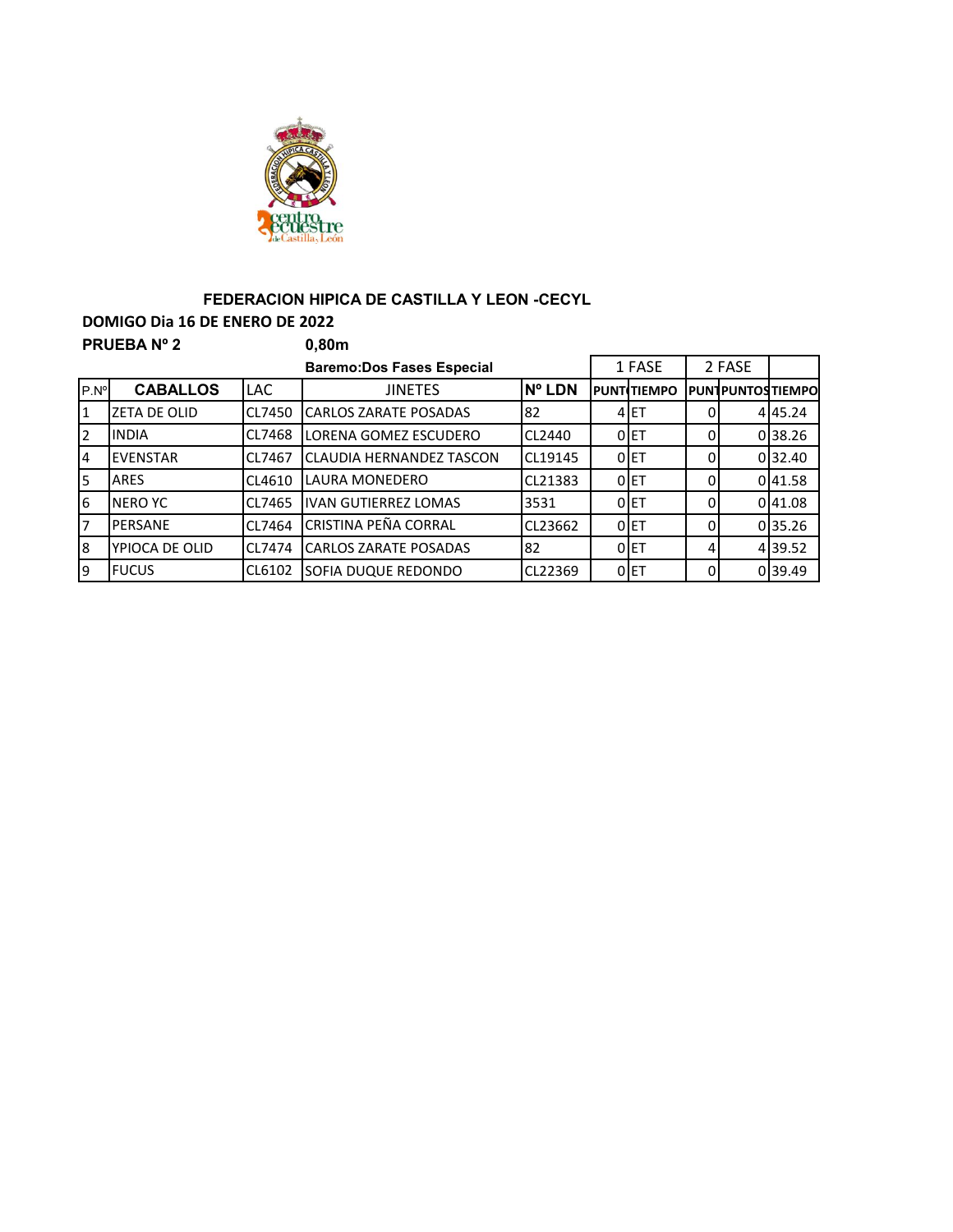



#### **DOMIGO Dia 16 DE ENERO DE 2022 PRUEBA Nº 3 1 M**

| <b>Baremo:Dos Fases Especial</b><br>P.N <sup>q</sup> CABALLOS<br><b>Nº LDN</b><br><b>JINETES</b><br>$\mathbf{1}$<br>ULISES DE RIAZA<br>CL5585<br>MACARENA CUBILLO FRAILE<br>$\overline{2}$<br><b>DULCE</b><br>CL4848<br>SAMUEL BAHILLO MERINO<br>3<br>AMELIE<br>CL7144<br><b>LUIS VENTAS</b><br>4<br><b>ROCK</b><br>CL7212<br><b>ALBA MANSO HERRERO</b><br>5<br>SAJA DE QUIJAS<br>149745<br>ENRIQUE CAMIRUAGA RUEDA<br>$\boldsymbol{6}$<br><b>ATHOS</b><br>CL7432<br><b>CLAUDIA GUTIERREZ FRAILE</b><br>$\overline{7}$<br>CL7448<br>QUADINA<br><b>ENRIQUE GARCIA GALLARDO</b><br>DEVIL COCO<br>143459<br>$\overline{8}$<br>PABLO GARCIA-GALLARDO<br>9<br>VALE 46 Z<br>CL7461<br>FERNANDO VELAR GIMENEZ<br>CHIMENE DE BLONDE CL7456<br>10<br>CLAUDIA SANZ AYUSO<br><b>HILO IV</b><br>CL4373<br>NICOLAS USEROS MARTIN<br>11<br><b>INDIA</b><br>CL7468<br>SARA DUQUE REDONDO<br>12<br><b>GORO</b><br>CL7451<br>PAULA TEJEDOR RODRIGUEZ<br>13<br>133795<br>ELENDIL DE GEEN<br><b>IFCO OLIVER QUINZANO</b><br>14 | LAC<br>CL13890<br>CL16794<br>CL22594<br>CL15400<br>1300 | 1 FASE         | 0 ET<br>$0$ ET<br>0ET | 2 FASE<br>0<br>0<br>$\mathbf 0$<br>$\overline{0}$ | PUNT TIEM PUNT PUNT TIEMPO<br>37,53 |
|-------------------------------------------------------------------------------------------------------------------------------------------------------------------------------------------------------------------------------------------------------------------------------------------------------------------------------------------------------------------------------------------------------------------------------------------------------------------------------------------------------------------------------------------------------------------------------------------------------------------------------------------------------------------------------------------------------------------------------------------------------------------------------------------------------------------------------------------------------------------------------------------------------------------------------------------------------------------------------------------------------------|---------------------------------------------------------|----------------|-----------------------|---------------------------------------------------|-------------------------------------|
|                                                                                                                                                                                                                                                                                                                                                                                                                                                                                                                                                                                                                                                                                                                                                                                                                                                                                                                                                                                                             |                                                         |                |                       |                                                   |                                     |
|                                                                                                                                                                                                                                                                                                                                                                                                                                                                                                                                                                                                                                                                                                                                                                                                                                                                                                                                                                                                             |                                                         |                |                       |                                                   |                                     |
|                                                                                                                                                                                                                                                                                                                                                                                                                                                                                                                                                                                                                                                                                                                                                                                                                                                                                                                                                                                                             |                                                         |                |                       |                                                   |                                     |
|                                                                                                                                                                                                                                                                                                                                                                                                                                                                                                                                                                                                                                                                                                                                                                                                                                                                                                                                                                                                             |                                                         |                |                       |                                                   | 39,47                               |
|                                                                                                                                                                                                                                                                                                                                                                                                                                                                                                                                                                                                                                                                                                                                                                                                                                                                                                                                                                                                             |                                                         |                |                       | 0<br>0                                            | 43,61                               |
|                                                                                                                                                                                                                                                                                                                                                                                                                                                                                                                                                                                                                                                                                                                                                                                                                                                                                                                                                                                                             |                                                         |                | $0$ ET                | $\mathbf 0$<br>0                                  | 47,24                               |
|                                                                                                                                                                                                                                                                                                                                                                                                                                                                                                                                                                                                                                                                                                                                                                                                                                                                                                                                                                                                             |                                                         |                | 0 ET                  | $\mathbf 0$<br>$\overline{0}$                     | 50,12                               |
|                                                                                                                                                                                                                                                                                                                                                                                                                                                                                                                                                                                                                                                                                                                                                                                                                                                                                                                                                                                                             |                                                         |                |                       |                                                   |                                     |
|                                                                                                                                                                                                                                                                                                                                                                                                                                                                                                                                                                                                                                                                                                                                                                                                                                                                                                                                                                                                             | CL16976                                                 |                | 0 ET                  | 0<br>$\overline{0}$                               | 50,44                               |
|                                                                                                                                                                                                                                                                                                                                                                                                                                                                                                                                                                                                                                                                                                                                                                                                                                                                                                                                                                                                             | 2291                                                    |                | 0ET                   | $\mathbf 0$<br>0                                  | 51,95                               |
|                                                                                                                                                                                                                                                                                                                                                                                                                                                                                                                                                                                                                                                                                                                                                                                                                                                                                                                                                                                                             | 411                                                     |                | 0ET                   | $\mathbf{1}$<br>1                                 | 52,45                               |
|                                                                                                                                                                                                                                                                                                                                                                                                                                                                                                                                                                                                                                                                                                                                                                                                                                                                                                                                                                                                             | 3618                                                    |                | 0ET                   | 3<br>3                                            | 54,08                               |
|                                                                                                                                                                                                                                                                                                                                                                                                                                                                                                                                                                                                                                                                                                                                                                                                                                                                                                                                                                                                             | CL21585                                                 |                | $0$ ET                | 4<br>4                                            | 36,6                                |
|                                                                                                                                                                                                                                                                                                                                                                                                                                                                                                                                                                                                                                                                                                                                                                                                                                                                                                                                                                                                             | CL16734                                                 |                | 4ET                   | $\mathbf 0$<br>4                                  | 38,55                               |
|                                                                                                                                                                                                                                                                                                                                                                                                                                                                                                                                                                                                                                                                                                                                                                                                                                                                                                                                                                                                             | CL10836                                                 |                | 4ET                   | $\mathbf 0$<br>4                                  | 41,93                               |
|                                                                                                                                                                                                                                                                                                                                                                                                                                                                                                                                                                                                                                                                                                                                                                                                                                                                                                                                                                                                             | CL9785                                                  |                | 4ET                   | $\mathbf 0$<br>4                                  | 42,32                               |
|                                                                                                                                                                                                                                                                                                                                                                                                                                                                                                                                                                                                                                                                                                                                                                                                                                                                                                                                                                                                             | CL5706                                                  |                | $4$ ET                | $\mathbf 0$<br>4                                  | 44,83                               |
| <b>PEGASUS K</b><br>CL7345<br>MARIA FERNANDEZ ORDEJON<br>15                                                                                                                                                                                                                                                                                                                                                                                                                                                                                                                                                                                                                                                                                                                                                                                                                                                                                                                                                 | CL7401                                                  |                | 0ET                   | 4<br>4                                            | 45,29                               |
| YOYO RG<br>16<br>CL6756<br>RODRIGO RUBIA GOMEZ                                                                                                                                                                                                                                                                                                                                                                                                                                                                                                                                                                                                                                                                                                                                                                                                                                                                                                                                                              | 12068                                                   |                | 0ET                   | 4<br>4                                            | 48,09                               |
| SOLIA DE QUIJAS<br>149747<br>LUCIA BLANCO RUIZ<br>17                                                                                                                                                                                                                                                                                                                                                                                                                                                                                                                                                                                                                                                                                                                                                                                                                                                                                                                                                        | 68654                                                   |                | 4ET                   | 0<br>4                                            | 49,27                               |
| 18<br>CHACLAIRE<br>CL7469<br>ENRIQUE CAMIRUAGA RUEDA                                                                                                                                                                                                                                                                                                                                                                                                                                                                                                                                                                                                                                                                                                                                                                                                                                                                                                                                                        | 1300                                                    | 6 <sup>1</sup> |                       | 0<br>6                                            | 49,37                               |
| <b>COVA EG</b><br>138683<br><b>JARA SANCHEZ RODRIGUEZ</b><br>19                                                                                                                                                                                                                                                                                                                                                                                                                                                                                                                                                                                                                                                                                                                                                                                                                                                                                                                                             | 115988                                                  |                | 4 <sub>ET</sub>       | 4<br>8                                            | 43,02                               |
| ETOULON DE LAS LLANCL7311<br>20<br><b>VICTOR GOMEZ</b>                                                                                                                                                                                                                                                                                                                                                                                                                                                                                                                                                                                                                                                                                                                                                                                                                                                                                                                                                      | CL15508                                                 |                | $4$ ET                | 4<br>8                                            | 46,68                               |
| CL5117<br>ABADUL<br><b>NAJWA GALLEGO</b><br>21                                                                                                                                                                                                                                                                                                                                                                                                                                                                                                                                                                                                                                                                                                                                                                                                                                                                                                                                                              | CL23099                                                 |                | 8ET                   | $\mathbf 0$<br>8                                  | 49,81                               |
| <b>FUCUS</b><br>CL6102<br>22<br><b>SOFIA HERRAIZ MARTINEZ</b>                                                                                                                                                                                                                                                                                                                                                                                                                                                                                                                                                                                                                                                                                                                                                                                                                                                                                                                                               | CL19493                                                 |                | 8ET                   | 4<br>12                                           | 39,18                               |
| <b>GRACIELA</b><br>23<br>CL7309<br>RAQUEL BENITO SASOT                                                                                                                                                                                                                                                                                                                                                                                                                                                                                                                                                                                                                                                                                                                                                                                                                                                                                                                                                      | CL642                                                   |                | 8ET                   | 4<br>12                                           | 45,54                               |
| 24<br><b>TRUHAN</b><br>LORENA CASADO DE MATA                                                                                                                                                                                                                                                                                                                                                                                                                                                                                                                                                                                                                                                                                                                                                                                                                                                                                                                                                                | CL17937                                                 | 27             |                       | 4<br>31                                           | 44,67                               |
| ZELECTRA BARELIERE Z CL6801<br><b>ANA GARCIA DE PABLO</b>                                                                                                                                                                                                                                                                                                                                                                                                                                                                                                                                                                                                                                                                                                                                                                                                                                                                                                                                                   | CL2308                                                  |                |                       |                                                   | ELIMINAD(                           |
| 27<br>CL2311<br>TITEUF DE PIQUEGRU<br><b>INES FERNANDEZ DA SILVA</b>                                                                                                                                                                                                                                                                                                                                                                                                                                                                                                                                                                                                                                                                                                                                                                                                                                                                                                                                        | CL15113                                                 |                |                       |                                                   | ELIMINAD(                           |
| CL7370<br>28<br><b>NATAN YC</b><br>CARLOS VILLALVILLA FERNANDEZ                                                                                                                                                                                                                                                                                                                                                                                                                                                                                                                                                                                                                                                                                                                                                                                                                                                                                                                                             | 1263                                                    |                |                       |                                                   | RETIRADA                            |
| AL-DEAL<br>CL7455<br>29<br>CARLA RABANO PEREZ                                                                                                                                                                                                                                                                                                                                                                                                                                                                                                                                                                                                                                                                                                                                                                                                                                                                                                                                                               | 145034                                                  |                |                       |                                                   | <b>RETIRADA</b>                     |
| 25                                                                                                                                                                                                                                                                                                                                                                                                                                                                                                                                                                                                                                                                                                                                                                                                                                                                                                                                                                                                          |                                                         |                |                       |                                                   |                                     |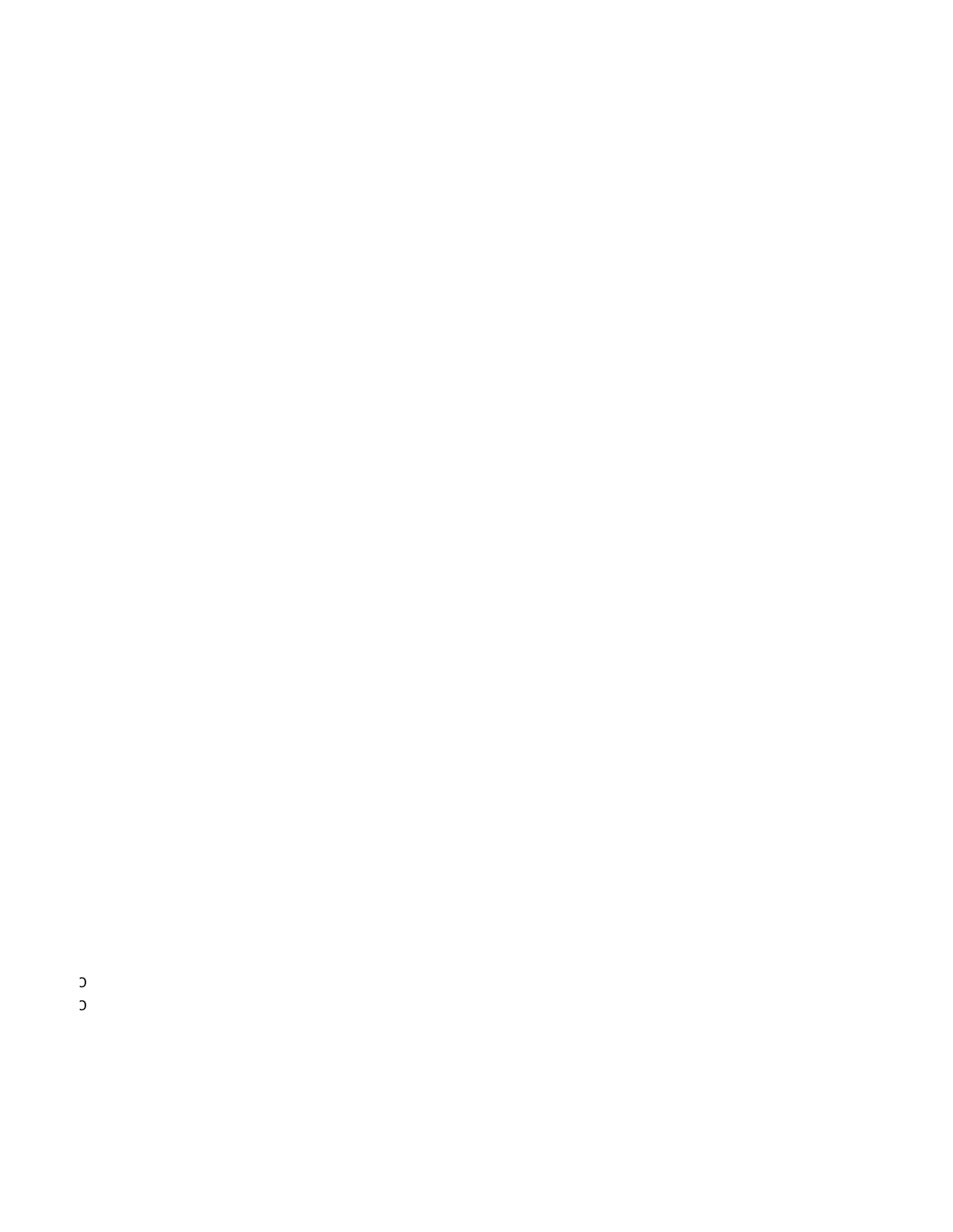

### **DOMIGO Dia 16 DE ENERO DE 2022 PRUEBA Nº 4 1,10M**

**Baremo:Dos Fases Especial**

55

A S  $\overline{Cas}$ 

NOS<br>**IMPULSA** 

|                | <b>CABALLOS</b>                            | <b>LAC</b> | <b>JINETES</b>                  | LD      | 1 FASE |                  |                 | 2 FASE          |                |
|----------------|--------------------------------------------|------------|---------------------------------|---------|--------|------------------|-----------------|-----------------|----------------|
| 1              | <b>PRETTY WOMEN</b>                        | CL6127     | <b>TERESA VILORIA GUTIERREZ</b> | CL9623  |        | 0ET              | 0               | 0               | 35,19          |
| $\overline{2}$ | <b>IMOLA DEL MASET</b>                     | CL7090     | JOSE MARIA VILORIA HERNANDO     | CL23    |        | 0 ET             | 0               | 0               | 38,12          |
| 3              | LINDA DC                                   | CL4141     | <b>CARLOS ZARATE POSADAS</b>    | 82      |        | 0 ET             | 0               | 0               | 39,72          |
| $\overline{a}$ | <b>CONNERY DE OLID</b>                     | 134921     | <b>GADEA DIEZ RENEDO</b>        | 249360  |        | $0$ ET           | 0               | 0               | 42,58          |
| 5              | <b>RUYTE</b>                               | 149603     | NICOLAS SUAREZ TORO             | 207055  |        | 0 ET             | $\Omega$        | $\Omega$        | 43,57          |
| 6              | <b>RAPUNZEL</b>                            | 145706     | <b>LUCIA BLANCO RUIZ</b>        | 68654   |        | 0 ET             | $\Omega$        | 0               | 44,11          |
| $\overline{7}$ | <b>QRAZY JW VAN DE</b><br><b>MOERHOEVE</b> | 145200     | <b>ENRIQUE GARCIA GALLARDO</b>  | 2291    |        | 0ET              | 0               | 0               | 51,95          |
| l8             | DATTAR DE RIAZA                            | 117340     | <b>ELSA IGLESIAS COLLAR</b>     | CL2545  |        | 4 <sub>ET</sub>  | 0               | 4               | 39,31          |
| 9              | ORDOÑO                                     | CL4932     | CARLOS VILLALVILLA FERNANDEZ    | 1263    |        | 4 ET             | 0               | 4               | 44,1           |
| 10             | EL PUNTO VANT<br><b>AMELDONK Z</b>         | 144224     | <b>ENRIQUE GARCIA GALLARDO</b>  | 2291    |        | 4 <sub>IET</sub> | $\Omega$        | 4               | 44,28          |
| 11             | <b>MONTANA</b>                             | CL2629     | <b>TAMARA DEL RIO</b>           | CL12822 |        | 0 ET             | 4               | 4               | 45,35          |
| 13             | <b>ZORRILLA</b>                            | CL3248     | <b>MARIA FERNANDEZ ORDEJON</b>  | CL7402  |        | 0 ET             | 6 <sup>1</sup>  | $6 \mid$        | 53,31          |
| 14             | CRUSO J                                    | 127402     | PABLO GARCIA-GALLARDO           | 411     |        | 0 ET             | 18 <sup>1</sup> | 18              | 65,01          |
| 15             | <b>JORDANIA</b>                            | CL5196     | OLIVER QUINZANO GOMEZ           | CL9750  | 22     |                  | 0               | 22              | 42,81          |
| 16             | REIKA                                      | CL5167     | NURIA SALDAÑA DEL VIGO          | CL14997 |        |                  |                 |                 | <b>ELIMINA</b> |
| 17             | <b>ELVIRA</b>                              | CL3262     | RAQUEL BENITO SASOT             | cl642   |        |                  |                 | <b>RETIRADO</b> |                |
| 18             | <b>ICOUNTDOWN</b>                          | CL7270     | <b>ISARA ARNAIZ AGUDO</b>       | CL24108 |        |                  |                 |                 | <b>RETIRAD</b> |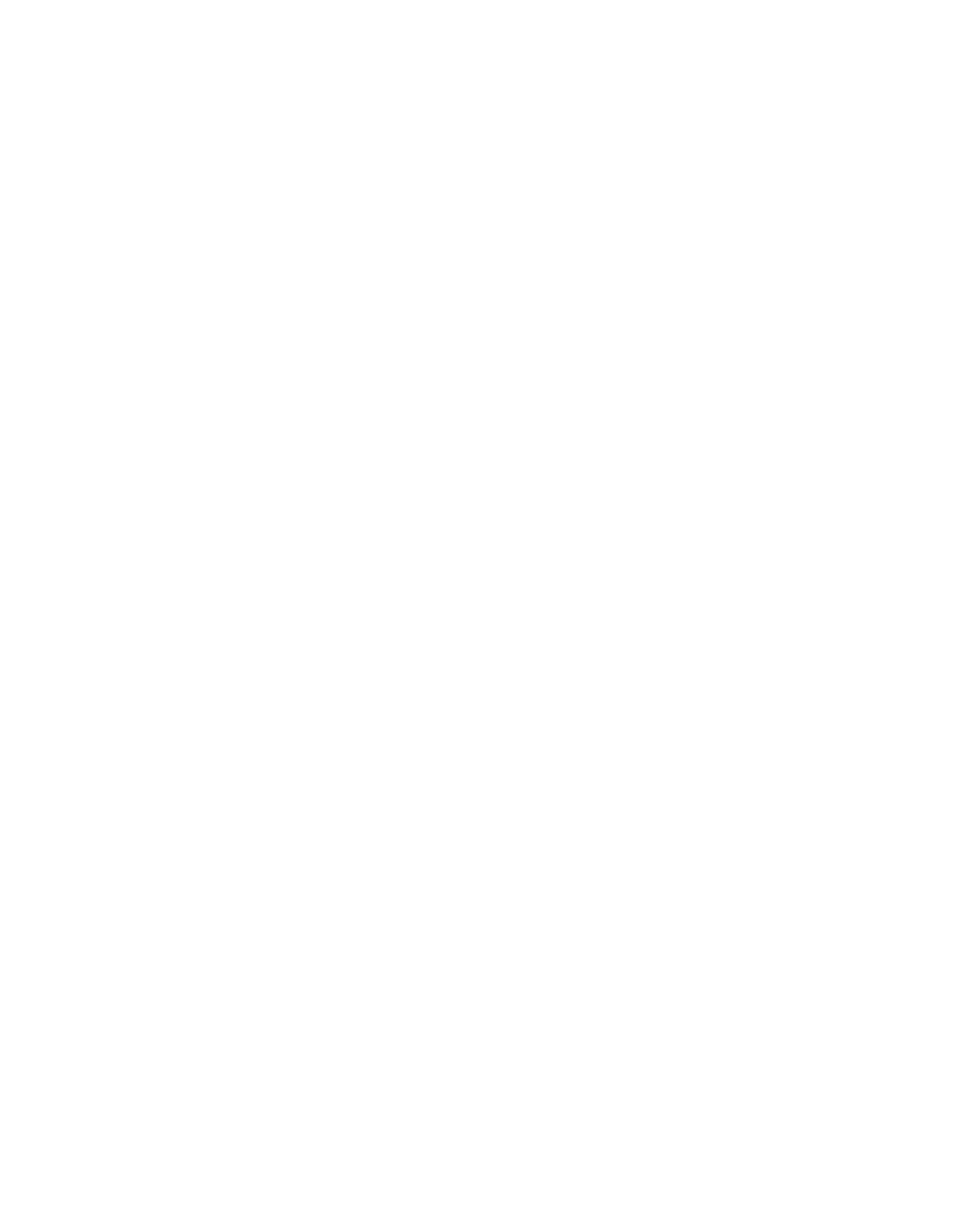



# **FEDERACION HIPICA DE CASTILLA Y LEON -CECYL**

#### **DOMIGO Dia 16 DE ENERO DE 2022**

| <b>PRUEBANº 5</b> |                                       |            | 1,20 M                           |               |              |                  |
|-------------------|---------------------------------------|------------|----------------------------------|---------------|--------------|------------------|
|                   |                                       |            | <b>Baremo:Dos Fases Especial</b> |               |              |                  |
| P.N <sup>9</sup>  | <b>CABALLOS</b>                       | <b>LAC</b> | <b>JINETES</b>                   | <b>Nº LDN</b> |              | <b>PUNTIEMPO</b> |
| $\mathbf{1}$      | <b>NELSON EASY</b>                    | CL5049     | <b>MARIA FERNANDEZ ORDEJON</b>   | CL7403        | $\mathbf{0}$ | 74,00            |
| $\overline{2}$    | <b>OSIRIS DE VILLAFRANCA</b>          | 89208      | <b>MANUEL RODRIGUEZ LOPEZ</b>    | 148483        | 4            | 73,18            |
| 3                 | <b>BRAVE DE SOLER</b>                 | 109350     | VIRGINIA CASTRO SANZ             | 60871         | 4            | 83,36            |
| $\overline{4}$    | ALBA DE SOLER                         | CL4732     | <b>CARLOS ZARATE POSADAS</b>     | 82            | 4            | 85,50            |
| 5                 | <b>GANGSTER</b><br><b>MONTGOTHIER</b> | 142192     | PABLO GARCIA-GALLARDO            | 411           | 4            | 89,80            |
| 6                 | <b>UPPERCUT DE OLID</b>               | CL7050     | <b>CARLOS ZARATE POSADAS</b>     | 82            | 6            | 87,25            |
| 7                 | <b>AMULETO</b>                        | 145708     | ENRIQUE CAMIRUAGA RUEDA          | 1300          | 6            | 87,48            |
| 8                 | RISCO DE OLID                         | CL6670     | <b>VICTOR GOMEZ GARCIA</b>       | CL15508       | 7            | 92,12            |
| 9                 | <b>QUIZAS DE QUIJAS</b>               | CL6931     | <b>FERNANDO VELAR GIMENEZ</b>    | 3618          | 9            | 90,43            |
| 10                | <b>CYBELLE DE LA LANDE</b>            | 127378     | JIMENA BRAVO SEGOVIA             | 88666         | 12           | 73,50            |
| 11                | CANT STOP DE BOZ                      | 141266     | <b>ENRIQUE GARCIA GALLARDO</b>   | 2291          | 15           | 92,16            |
| 12                | <b>INTAC DEL MASET</b>                | CL7070     | <b>BORJA GARCIA-GALLARDO</b>     | CL3702        | 17           | 98,19            |
| 13                | <b>QWERTY DE LA LINIERE</b>           | 144223     | <b>ENRIQUE GARCIA GALLARDO</b>   | 2291          | 21           | 102,22           |
| 14                | AL CENTAGUA                           | cl4498     | JESUS MIGUEL HERNANDO            | CL6323        |              |                  |
| 15                | <b>JAKARTA DE TORRES</b>              | 144204     | CLAUDIA DIAZ AVERTURO            | 142422        |              | Е                |
| 16                | <b>SABAL DE OLID</b>                  | 120832     | PABLO GARCIA-GALLARDO            | 411           |              | <b>ELIMINADO</b> |